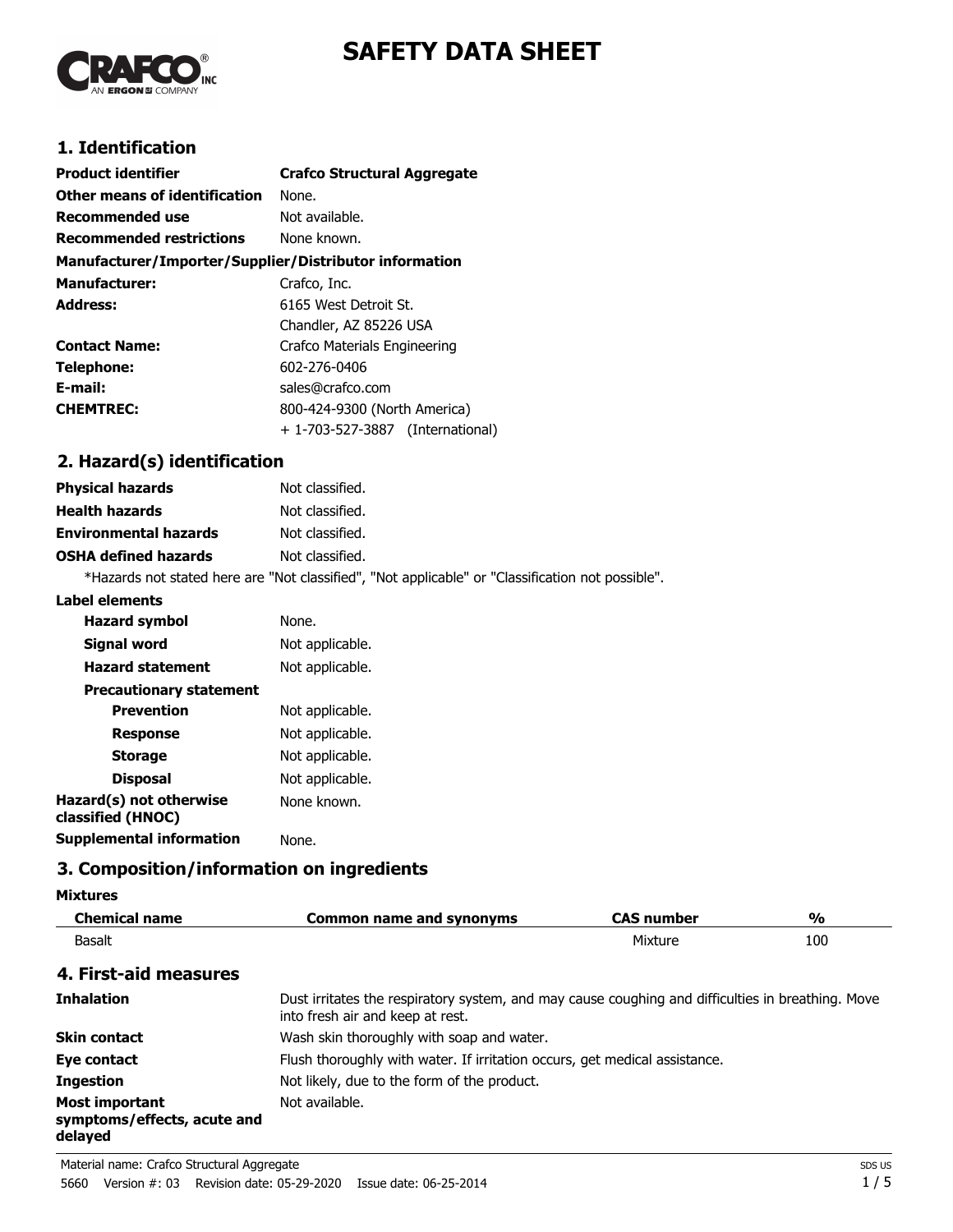### **5. Fire-fighting measures**

| Suitable extinguishing media<br>Unsuitable extinguishing            | This product is not flammable. The product is non-combustible. Use fire-extinguishing media<br>appropriate for surrounding materials.<br>None known.                |
|---------------------------------------------------------------------|---------------------------------------------------------------------------------------------------------------------------------------------------------------------|
| media                                                               |                                                                                                                                                                     |
| Specific hazards arising from<br>the chemical                       | Not applicable.                                                                                                                                                     |
| Special protective equipment<br>and precautions for<br>firefighters | Firefighters must use standard protective equipment including flame retardant coat, helmet with<br>face shield, gloves, rubber boots, and in enclosed spaces, SCBA. |
| <b>Fire fighting</b><br>equipment/instructions                      | Not a fire hazard.                                                                                                                                                  |
| <b>General fire hazards</b>                                         | Will not burn                                                                                                                                                       |
| C. Assidentel velopes messeures                                     |                                                                                                                                                                     |

#### **6. Accidental release measures**

| <b>Personal precautions,</b><br>protective equipment and<br>emergency procedures | Not available.                                              |
|----------------------------------------------------------------------------------|-------------------------------------------------------------|
| <b>Methods and materials for</b><br>containment and cleaning up                  | Shovel up and place in a container for salvage or disposal. |
| <b>Environmental precautions</b>                                                 | Not available.                                              |

# **7. Handling and storage**

|                                           | <b>Precautions for safe handling</b> Avoid conditions which create dust. |
|-------------------------------------------|--------------------------------------------------------------------------|
| <b>Conditions for safe storage,</b>       | Not available.                                                           |
| including any<br><i>incompatibilities</i> |                                                                          |

# **8. Exposure controls/personal protection**

| This mixture has no ingredients that have PEL, TLV, or other recommended exposure limit                            |  |
|--------------------------------------------------------------------------------------------------------------------|--|
| No biological exposure limits noted for the ingredient(s).                                                         |  |
| Minimize dust generation and accumulation. Mechanical ventilation or local exhaust ventilation may<br>be required. |  |
| Individual protection measures, such as personal protective equipment                                              |  |
| Wear safety glasses with side shields (or goggles).                                                                |  |
|                                                                                                                    |  |
| Use gloves with long sleeves.                                                                                      |  |
| Not available.                                                                                                     |  |
| In case of inadequate ventilation, use respiratory protection.                                                     |  |
| Not applicable.                                                                                                    |  |
|                                                                                                                    |  |

# **9. Physical and chemical properties**

**Appearance**

| <b>Physical state</b>                      | Solid.         |
|--------------------------------------------|----------------|
| Form                                       | Not available. |
| Color                                      | Various.       |
| Odor                                       | None known.    |
| Odor threshold                             | Not available. |
| рH                                         | Not available. |
| Melting point/freezing point               | Not available. |
| Initial boiling point and<br>boiling range | Not available. |
| Flash point                                | Not available. |
|                                            |                |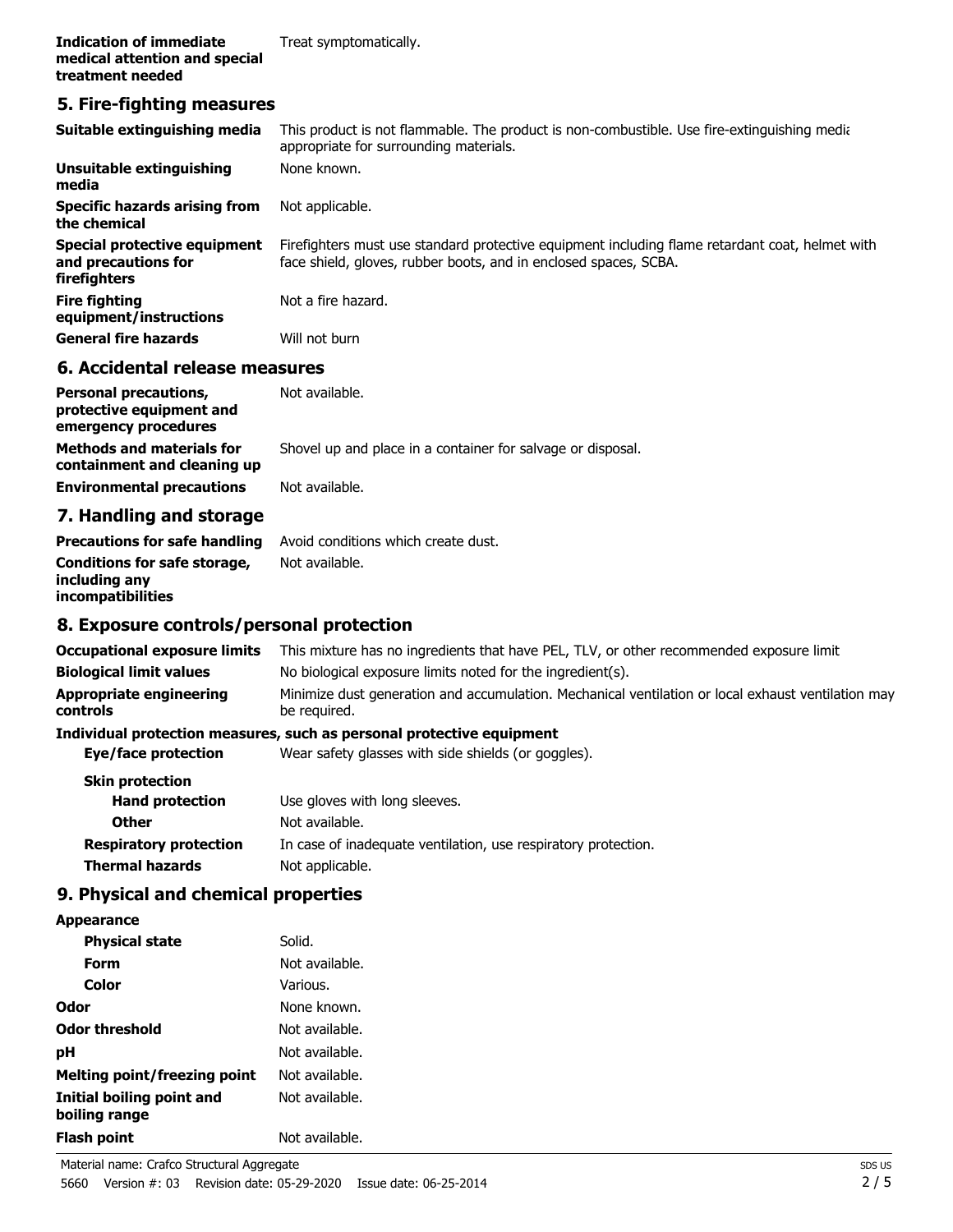| <b>Evaporation rate</b>                           | Not available. |
|---------------------------------------------------|----------------|
| Flammability (solid, gas)                         | Not available. |
| Upper/lower flammability or explosive limits      |                |
| Flammability limit - lower<br>(%)                 | Not available. |
| <b>Flammability limit -</b><br>upper $(\% )$      | Not available. |
| <b>Explosive limit - lower</b><br>(%)             | Not available. |
| <b>Explosive limit - upper</b><br>(%)             | Not available. |
| Vapor pressure                                    | Not available. |
| <b>Vapor density</b>                              | Not available. |
| <b>Relative density</b>                           | Not available. |
| Solubility(ies)                                   |                |
| <b>Solubility (water)</b>                         | Not available. |
| <b>Partition coefficient</b><br>(n-octanol/water) | Not available. |
| <b>Auto-ignition temperature</b>                  | Not available. |
| <b>Decomposition temperature</b>                  | Not available. |
| <b>Viscosity</b>                                  | Not available. |
| <b>Other information</b>                          |                |
| <b>Specific gravity</b>                           | 2.90           |

# **10. Stability and reactivity**

| <b>Reactivity</b>                            | The product is stable and non-reactive under normal conditions of use, storage and transport |
|----------------------------------------------|----------------------------------------------------------------------------------------------|
| <b>Chemical stability</b>                    | Stable.                                                                                      |
| <b>Possibility of hazardous</b><br>reactions | No dangerous reaction known under conditions of normal use.                                  |
| <b>Conditions to avoid</b>                   | Not available.                                                                               |
| <b>Incompatible materials</b>                | None known.                                                                                  |
| <b>Hazardous decomposition</b><br>products   | None known.                                                                                  |

# **11. Toxicological information**

# **Information on likely routes of exposure**

| <b>Inhalation</b>                                                                  | Inhalation of dusts may cause respiratory irritation. |
|------------------------------------------------------------------------------------|-------------------------------------------------------|
| <b>Skin contact</b>                                                                | No adverse effects due to skin contact are expected.  |
| Eye contact                                                                        | Dust in the eyes will cause irritation.               |
| <b>Ingestion</b>                                                                   | Expected to be a low ingestion hazard.                |
| Symptoms related to the<br>physical, chemical and<br>toxicological characteristics | Not available.                                        |
| <b>Information on toxicological effects</b>                                        |                                                       |
| <b>Acute toxicity</b>                                                              | Not available.                                        |
| <b>Skin corrosion/irritation</b>                                                   | Not available.                                        |
| Serious eye damage/eye<br>irritation                                               | Not available.                                        |
| Respiratory or skin sensitization                                                  |                                                       |
| <b>Respiratory sensitization</b>                                                   | Not available.                                        |
| <b>Skin sensitization</b>                                                          | Not available.                                        |
| <b>Germ cell mutagenicity</b>                                                      | Not available.                                        |
| <b>Carcinogenicity</b>                                                             |                                                       |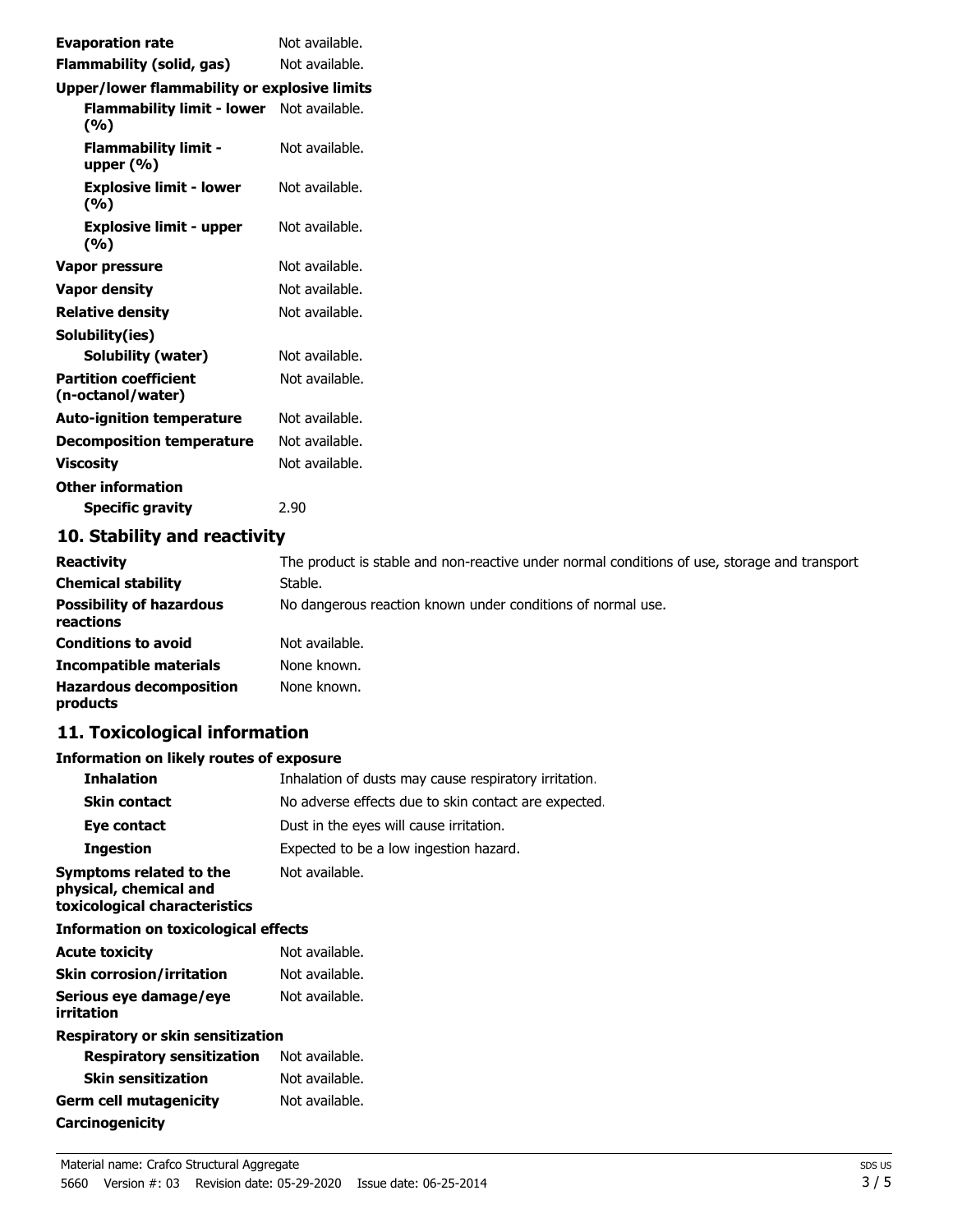### **IARC Monographs. Overall Evaluation of Carcinogenicity** Not listed. **OSHA Specifically Regulated Substances (29 CFR 1910.1001-1052)** Not regulated. **US. National Toxicology Program (NTP) Report on Carcinogens** Not listed.

| <b>Reproductive toxicity</b>                          | Not available. |
|-------------------------------------------------------|----------------|
| Specific target organ toxicity<br>- single exposure   | Not available. |
| Specific target organ toxicity<br>- repeated exposure | Not available. |
| <b>Aspiration hazard</b>                              | Not available. |

## **12. Ecological information**

| <b>Ecotoxicity</b>               | No ecotoxicity data noted for the ingredient(s). |
|----------------------------------|--------------------------------------------------|
| Persistence and degradability    | Not available.                                   |
| <b>Bioaccumulative potential</b> | Not available.                                   |
| Mobility in soil                 | Not available.                                   |
| <b>Other adverse effects</b>     | Not available.                                   |

### **13. Disposal considerations**

| <b>Disposal instructions</b>                    | When this product as supplied is to be discarded as waste, it does not meet the definition of a<br>RCRA waste under 40 CFR 261. |
|-------------------------------------------------|---------------------------------------------------------------------------------------------------------------------------------|
| Hazardous waste code                            | Not applicable.                                                                                                                 |
| <b>Waste from residues /</b><br>unused products | Not available.                                                                                                                  |
| <b>Contaminated packaging</b>                   | No special precautions.                                                                                                         |

# **14. Transport information**

#### **DOT**

Not regulated as dangerous goods.

### **IATA**

Not regulated as dangerous goods.

### **IMDG**

Not regulated as dangerous goods.

#### **Transport in bulk according to** Not available. **Annex II of MARPOL 73/78 and the IBC Code**

### **15. Regulatory information**

#### **US federal regulations**

```
TSCA Section 12(b) Export Notification (40 CFR 707, Subpt. D)
```

```
Not regulated.
```
**CERCLA Hazardous Substance List (40 CFR 302.4)**

### Not listed.

# **SARA 304 Emergency release notification**

### Not regulated.

**OSHA Specifically Regulated Substances (29 CFR 1910.1001-1052)**

Not regulated.

# **Superfund Amendments and Reauthorization Act of 1986 (SARA)**

# **SARA 302 Extremely hazardous substance**

Not listed.

# **SARA 313 (TRI reporting)**

Not regulated.